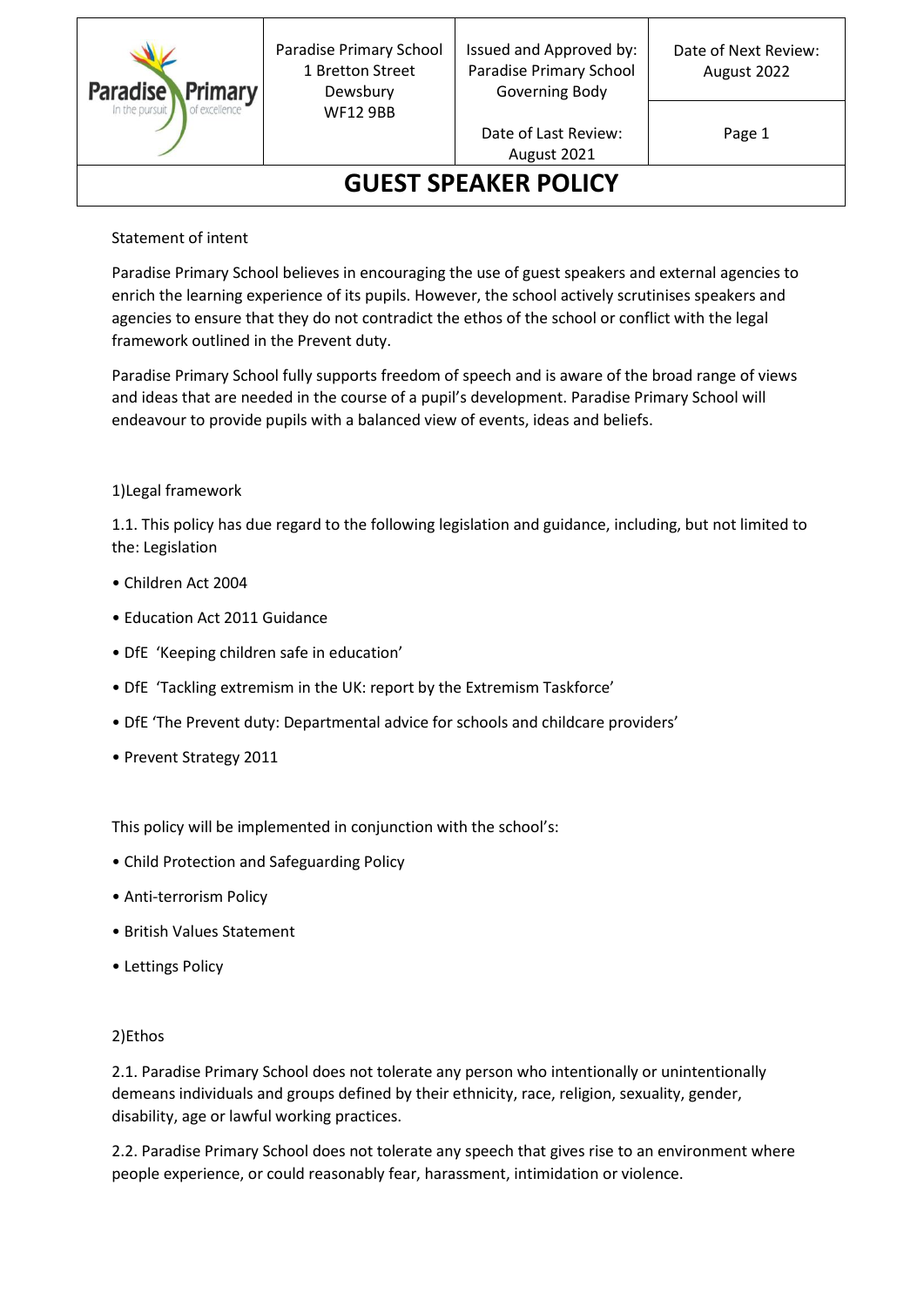

Paradise Primary School 1 Bretton Street Dewsbury WF12 9BB

Issued and Approved by: Paradise Primary School Governing Body

> Date of Last Review: August 2021

Page 1

## **GUEST SPEAKER POLICY**

2.3. Paradise Primary School does not accept the use of offensive or intolerant language by guest speakers.

2.4. Paradise Primary School values freedom of speech and opinion, but recognises that, in the interest of the whole learning community, this must exist within formal guidelines.

2.5. Paradise Primary School recognises that extremism and exposure to extremist beliefs can lead to poorer outcomes for pupils. The school aims to use the power of education to counteract extremism through the promotion of British values, such as tolerance and freedom of speech.

2.6. Paradise Primary School is aware that pupils may sometimes express views or ideas that are discriminatory, prejudiced or extremist. All members of staff have been trained to deal with these instances appropriately and proportionally.

### 3)Assessing suitability

3.1. According to the Prevent duty, schools have a due regard to prevent people from being drawn into terrorism; this includes violent and non-violent extremism, which can create an atmosphere conducive to terrorism, and can popularise views which terrorists exploit.

3.2. The school is a safe space where children can understand and discuss sensitive topics, including terrorism and the extremist ideas that are part of terrorist ideologies.

3.3. Before inviting an external agency or guest speaker, the school conducts background research into the relevant parties, ensuring that:

• Any messages communicated to pupils support British values.

- Any messages communicated to pupils do not seek to glorify criminal activity or violent extremism.
- The group or person is not attempting to narrow the views of pupils through extreme or narrow views of faith, religion, culture or ideology.

• The subject matters being raised are appropriate for the specific age group.

3.4. All members of staff actively attempt to strengthen pupils' abilities to engage in informed debate. The school believes that the best way to combat extremism and intolerance is to empower pupils to challenge these views in an active and constructive manner.

3.5. The headteacher makes the final decision as to the suitability of any guest speaker or external group.

3.6. The headteacher has the right to request a transcript from the speaker prior to any speech being made.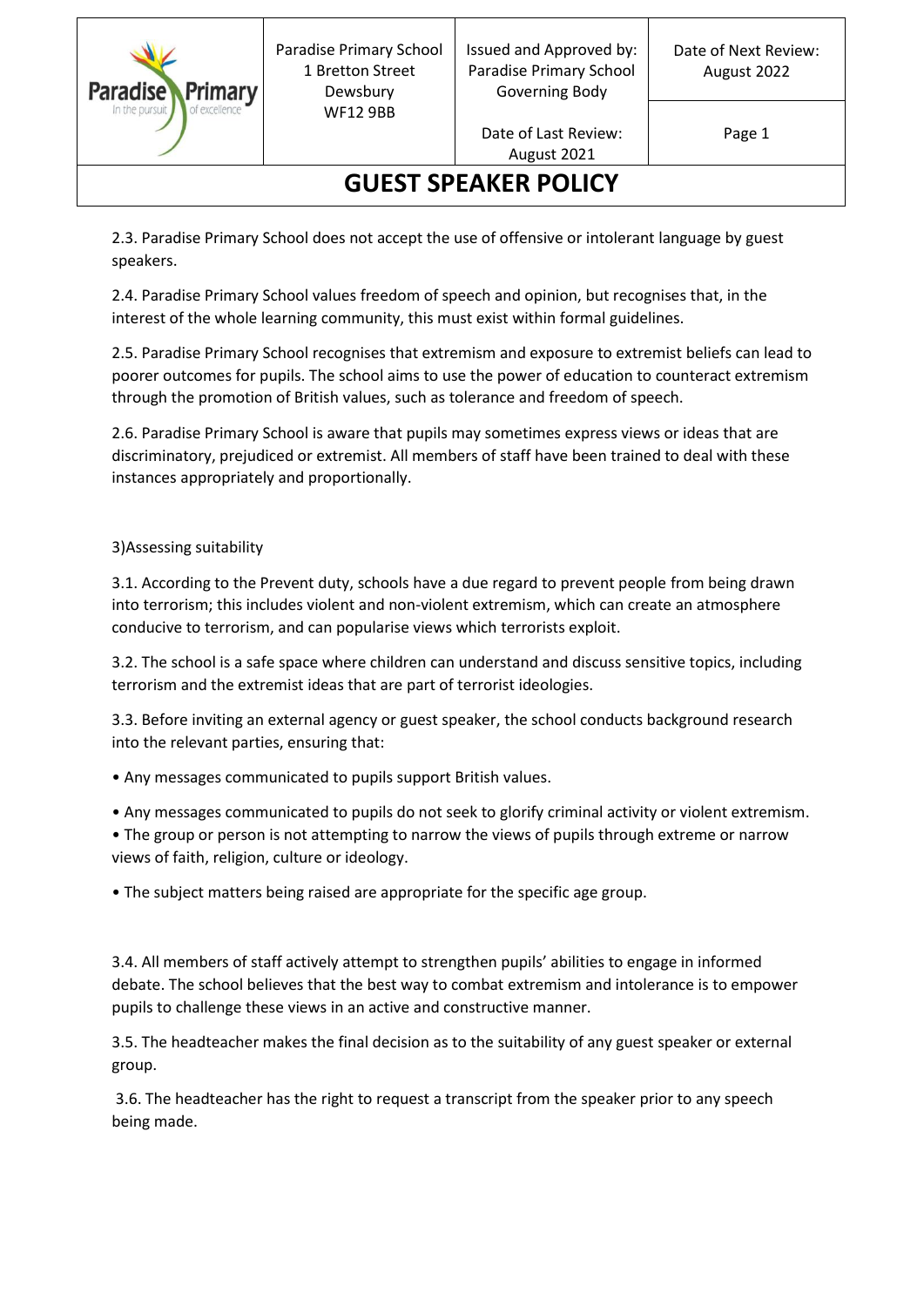

Paradise Primary School 1 Bretton Street Dewsbury WF12 9BB

Issued and Approved by: Paradise Primary School Governing Body

> Date of Last Review: August 2021

Page 1

# **GUEST SPEAKER POLICY**

3.7. Other than safeguarding issues, there are a number of other factors that are considered when evaluating the suitability of a guest speaker or external group. The school considers whether or not: • The visit will add value to the pupils' learning experiences.

- The speaker or group has the expertise in the subject they are delivering.
- The planned activities meet the health and safety guidelines.
- The individual or group has the required DBS checks.
- Relevant references have been provided and checked.

3.8. Before the visit, a full risk assessment is carried out and submitted to the headteacher.

4)During the visit

4.1. Guest speakers are made aware that their speech is recorded or filmed.

4.2. No recordings or videos are made public unless written permission is granted by the speaker. 4.3. The headteacher or a senior member of staff is present during the speech or group activity, to oversee that the relevant guidelines are followed.

4.4. Intervention is considered if the member of staff feels it is necessary.

4.5. Any reasons for intervention are recorded for future reference.

### 5)Balanced presentation

5.1. Improving the spiritual, moral, social and cultural (SMSC) development at the school offers a balanced presentation of opposing views. This is applicable when a guest speaker is expressing overtly political or partisan views.

5.2. Paradise Primary School ensures a balanced approach through:

- Discussions in class.
- Presentations by staff.
- Extra-curricular activities.
- Assigning homework to pupils.
- Other methods deemed appropriate by the headteacher. 5

.3. The final decision as to whether the subsequent learning activities carried out after the visits have been balanced will be made by the headteacher.